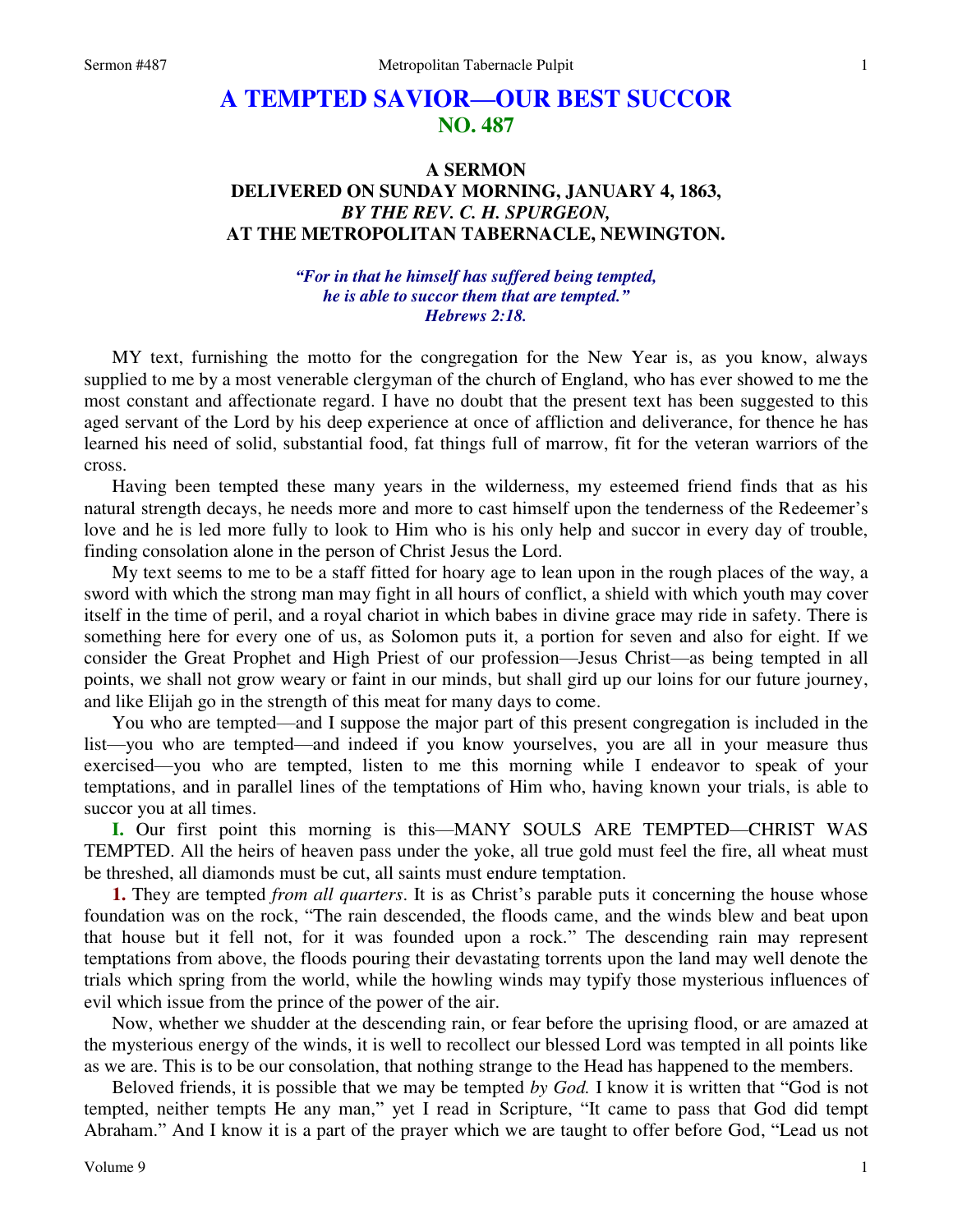into temptation," by which it is clearly implied that God does lead into temptation, or why else should we be taught to entreat Him not to do so?

In one sense of the term, "tempt," a pure and holy God can have no share, but in another sense, He does tempt His people. The temptation which comes from God is altogether that of trial, trial, not with an ill design as are the temptations of Satan, but a trial meant to prove and strengthen our graces and so at once to illustrate the power of divine grace, to test the genuineness of our virtues, and to add to their energy.

You remember that Abraham was tried and tested of God when he was bidden to go to a mountain that God would show him, there to offer up his son, Isaac. You and I may have a like experience. God may call us in the path of obedience to a great and singular sacrifice, the desire of our eyes may be demanded of us in an hour, or He may summon us to a tremendous duty far surpassing all our strength, and we may be tempted by the weight of the responsibility, like Jonah, to flee from the presence of the Lord. We can only know when placed in the position what temptations the Lord's message may involve.

But beloved, whatever these may be, our Great High Priest has felt them all. His Father called Him to a work of the most terrific character. He laid upon Him the iniquity of us all. He ordained Him the Second Adam, the bearer of the curse, the destroyer of death, the conqueror of hell, the seed of the woman doomed to be wounded in the heel, and elected to bruise the serpent's head. Our Lord was appointed to toil at the loom and there, with ever-flying shuttle, to weave a perfect garment of righteousness for all His people.

Now, beloved, this was a strong and mighty testing of the character of Him who was found in fashion as a man and it is not possible that we can ever be thrust into such a refiner's fire as that which tried this most pure gold. No other can be in the crucible so long or subjected to such a tremendous heat as that which was endured by Christ Jesus. If then, the trial be sent directly from our heavenly Father, we may solace ourselves with this reflection—in that he himself has suffered, being tried of God, He is able also to succor them that are likewise tried.

But dear friends, our God not only tries us directly, but *indirectly*. All is under the Lord's control of Providence. Everything that happens to us is meted out by the decree and settled by His purpose. We know that nothing can occur to us save as it is written in the secret roll of providential predestination, consequently, all the trials resulting from circumstances are traceable at once to the great First Cause. Out of the golden gate of God's ordinance, the armies of trial march forth in array. No shower falls unpermitted from the threatening cloud. Every drop has its order ere it hastens to the earth.

Consider poverty for instance. How many are made to feel its pinching necessities? They shiver in the cold for want of raiment. They are hungry and athirst. They are homeless, friendless, despised. This is a temptation from God, but all this Christ knew, "Foxes have holes and the birds of the air have nests, but I, the Son of man, have not where to lay my head." When He had fasted forty days and forty nights, He was a hungered, and then it was that He was tempted of the devil. Nor do the scant table and the ragged garments alone invite temptation, for all Providences are doors to trial.

Even our mercies, like roses, have their thorns. Men may be drowned in seas of prosperity as well as in rivers of affliction. Our mountains are not too high and our valleys are not too low for temptation to travel. Whither shall we flee from their presence? What wings of wind can carry us? What beams of light can bear us? Everywhere, above and beneath, we are beset and surrounded with dangers. Now, since all these are under the superintendence and direction of the great Lord of Providence, we may look upon them all as temptations which come from Him. But in every one of these, Christ had His part.

Let us choose the special one of *sickness*—sickness is a strong temptation to impatience, rebellion, and murmuring, but He Himself took our infirmities and bare our sicknesses. That visage had not been marred more than that of any man, had not the soul been sorely vexed, and the body consequently much tormented.

*Bereavement* too—what a trial is this to the tender heart! You arrows of death, you kill, but you wound with wounds worse than death. "Jesus wept," because His friend Lazarus slept in the tomb. In

2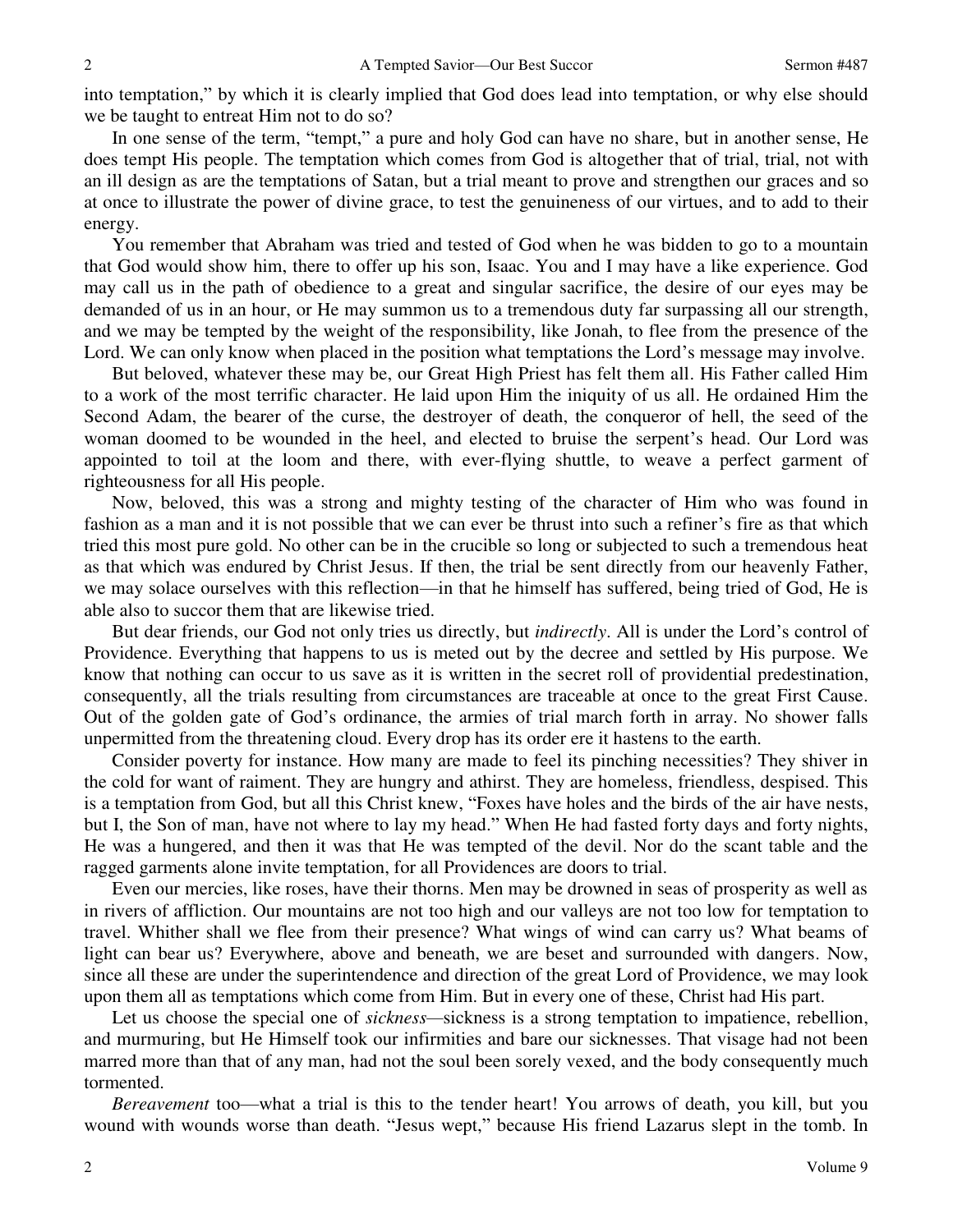that great loss, He was schooled to sympathize with the widow in her mourning, with the orphan in his fatherless estate, and with the friend whose acquaintance has been thrust into darkness. Nothing can come from God to the sons of men the like of which did not also happen unto the Lord Jesus Christ. Herein let us wrap ourselves about with the warm mantle of consolation, since Christ was tempted in this point like as we are.

**2.** But still more do temptations *arise from men*. God does try us now and then, but our fellow men every day. Our foes are found in our own household, among our friends. Out of a mistaken kindness, it often happens that they would lead us to prefer our own ease rather than the service of God. Links of love have made iron chains for saints. It is hard to ride to heaven over our own flesh and blood. Kinsfolk and acquaintance may much hinder young disciples. This, however, is no novelty to our Lord.

You know how he had to say to Peter, well-beloved disciple though he was, "Get you behind me, Satan. You savor not the things that are of God." Poor, ignorant human friendship would have kept Him back from the cross, would have made Him miss His great object in being fashioned as a man, and so have robbed Him of all the honor which only shame and death could win Him.

Not only true, but false friends attempt our ruin. Treason creeps like a snake in the grass and falsehood, like an adder, bites the horse's heels. Does treachery assault us? Let us remember how the Son of David was betrayed. "He that eats bread with me has lifted up his heel against me." "Yea, my own familiar friend in whom I trusted, which did eat of my bread, has lifted up his heel against me." What shall be done unto you, you false tongue? Eternal silence rest on you! And yet you have spent your venom on my Lord—why need I marvel if you try your worst on me?

As by friends, you and I are tempted, so often are we assailed by enemies. Enemies will waylay us with subtle questions, seeking to entrap us in our speech. O cunning devices of a generation of vipers! They did the same with Christ. The Herodian, the Sadducee, the Pharisee, the lawyer, each one has his riddle and each one is answered—answered gloriously by the Great Teacher who is not to be entrapped.

You and I are sometimes asked queer questions, doctrines are set in controversy with doctrines, texts of Scripture are made to clash with other portions of God's Word, and we hardly know how to reply. Let us retire into the secret chamber of this great fact—in this point also, Christ was tempted.

And then, when His foes could not prevail against Him, they slandered His character. "A drunken man and a winebibber, a friend of publicans and sinners," said they and He became the song of the drunkard, till their reproach had broken His heart. This may happen to us. We may be subjected to slander just in that very point where we are most clear. Our good may be spoken evil of, our motives misinterpreted, our words misquoted, our actions misconstrued, but here also we may shelter ourselves beneath the eagle wings of this great truth, that our glorious Head has suffered and being tempted, He can afford us aid.

But His foes did even more than this—when they found Him in an agony of pain, they taunted Him to His face. Pointing with the finger, they mocked His nakedness, thrusting out their tongue, they jeered at His claims and hissed out that more than diabolical temptation, "If you be the Son of God, come down from the cross and we will believe in you." How often do the sons of men, when they have gone to the full length of their tether, charge us in like manner?

They have caught us in some unhappy moment—surprised us when our spirits were broken, when our circumstances were unhappy, and then they say, "Now—now where is your God? If you be what you profess to be, now prove it." They ask us to prove our faith by a sinful action, which they know would destroy our characters—some rash deed which would be contrary to the profession we have espoused. Here too, we may remember that, having been tempted, our High Priest is able to succor those that are tempted.

Moreover, remember that there are temptations which come from persons who are neither friends nor foes, from those with whom we are compelled to mix in ordinary society. Jesus went to the Pharisee's table, the example of the Pharisee reeked with infectious pride. He sat with the publicans, whose characters were contagious with impurity, but whether it was in one leper house or another, the

3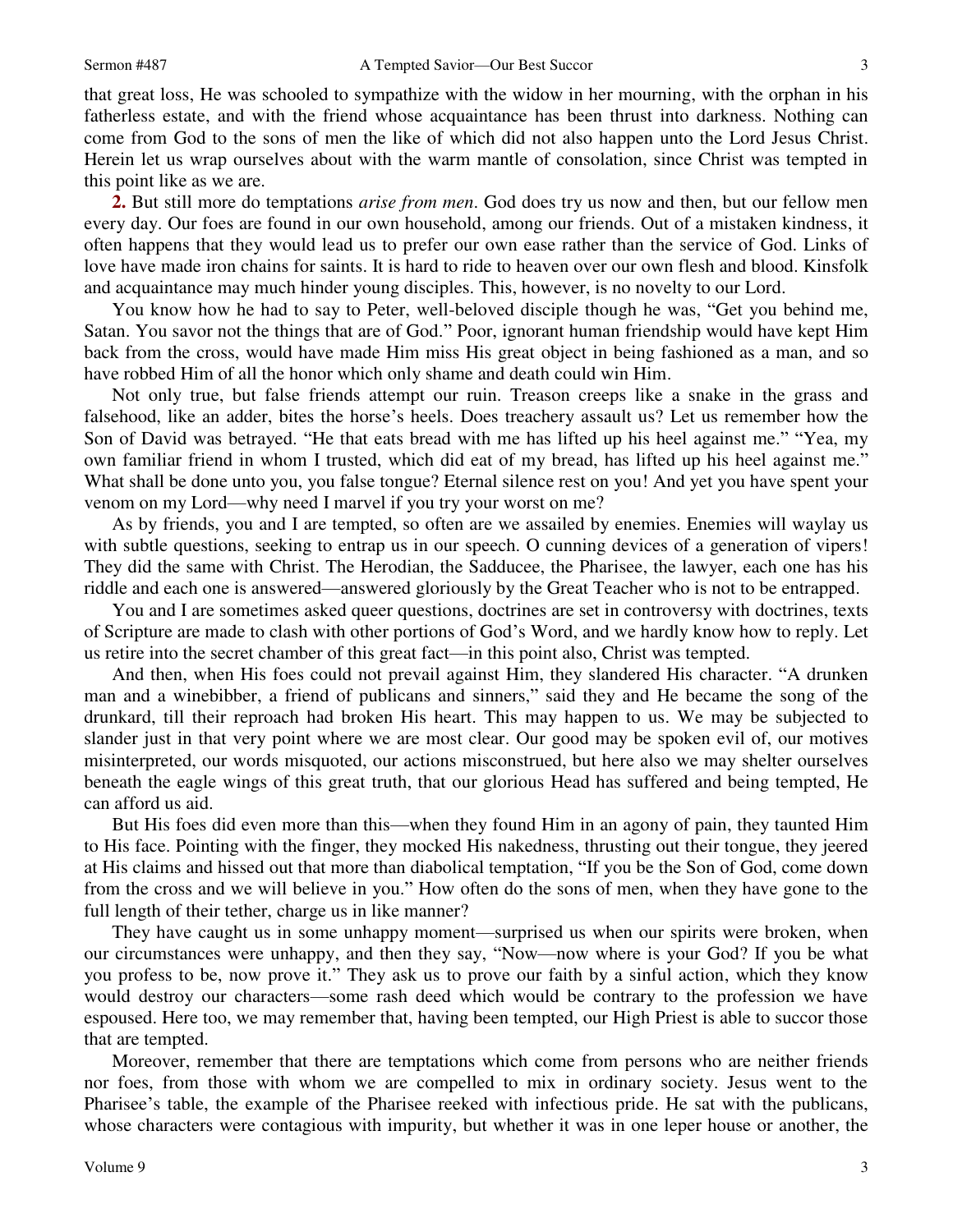Great Physician walked through the midst of moral plagues and leprosies unharmed. He associated with sinners, but was not a sinner. He touched disease, but was not Himself diseased. He could enter into the chambers of evil, but evil could not find a chamber in Him.

You and I are thrown by our daily avocations into constant contact with evil. It were impossible, I suppose, to walk among men without being tempted by them. Inadvertently, men who have no studied design to betray us, by the mere force of their ordinary behavior entice us to evil and corrupt our good manners. Here too, if we have to cry, "Woe is me, for I dwell in Meshech and sojourn in the tents of Kedar," we may remember that our great Leader sojourned here too, and being here He was tempted even as we are.

Dear friends, we shall not complete the list of temptations if we forget that a vast host, and those of a most violent character, can only be ascribed to *Satanic influence*. These are usually threefold—for Christ's temptation in the wilderness, if I read it right, was a true picture of all the temptations which Satan uses against God's people.

The first grand temptation of Satan is usually made against our faith. Being a hungered, Satan came to our Lord and said, "If you are the Son of God, command that these stones be made bread." Here was that devilish "if," that cunning suggestion of a doubt concerning His Sonship coupled with the enticement to commit a selfish act, to prove whether He were the Son or no. Ah! how often does Satan tempt us to unbelief. "God has forsaken you," he says. "God has no love for you, your experience has been a delusion, your profession is a falsehood, all your hopes will fail you—you are but a poor miserable dupe. There is no truth in religion—if there be, how is it that you are in this trouble? Why not do as you like, live as you list and enjoy yourself?"

Ah! foul fiend, how craftily do you spread your net. But it is all in vain, for Jesus has passed through and broken the snare. My hearers, beware of intermeddling with divine providence. Satan tempts many believers to run before the cloud, to carve their own fortunes, build their own house, to steer their own vessels. Mischief will surely befall all who yield to this temptation. Beware of becoming the keepers of your own souls, for evil will soon overtake you. Ah! when you are thus tempted by Satan and your adoption seems in jeopardy and your experience appears to melt, fly at once to the Good Shepherd remembering this, "In that he himself has suffered being tempted, he is able to succor them that are tempted."

The next foul temptation of Satan with Christ was not to unbelief, but to the very reverse *presumption*. "Cast yourself down," said he as he poised the Savior on the pinnacle of the temple. Even so he whispers to some of us, "You are a child of God, you know that and therefore you are safe—live as you like—cast yourself down, for it is written, 'He shall give His angels charge over you to keep you.'" Oh! that foul temptation. many an Antinomian is led by the nose by this, driven like a fatted bullock to the slaughter and like a fool to the correction of the stocks. For many an Antinomian will say, "I am safe therefore, I may indulge my lusts with impunity."

But you who know better, when you are thus molested, when the devil brings the doctrine of election, or the great truth of the final perseverance of the saints, and seeks to soil your purity and stain your innocency by temptations drawn from the mercy and love of God, then console yourselves by this fact, that Christ was tempted in this point too and is able to succor you even here.

The last temptation of Christ in the wilderness was to *idolatry*. Ambition was the temptation, but idolatry was the end at which the tempter aimed. "All these things will I give you if you will fall down and worship me." The old serpent will suggest, "I will make you rich if you will only venture upon that one swindling transaction, you shall be famous, only palm off that one falsehood, you shall be perfectly at ease, only wink at one small evil. All these things will I give you if you will make me Lord of your heart." Ah! then it will be a noble thing if you can look up to Him who endured this temptation aforetime and bid the fiend depart with, "It is written, you shall worship the LORD with all your heart and him only shall you serve." Thus shall Satan leave you and angels minister unto you as they did to the tempted one of old.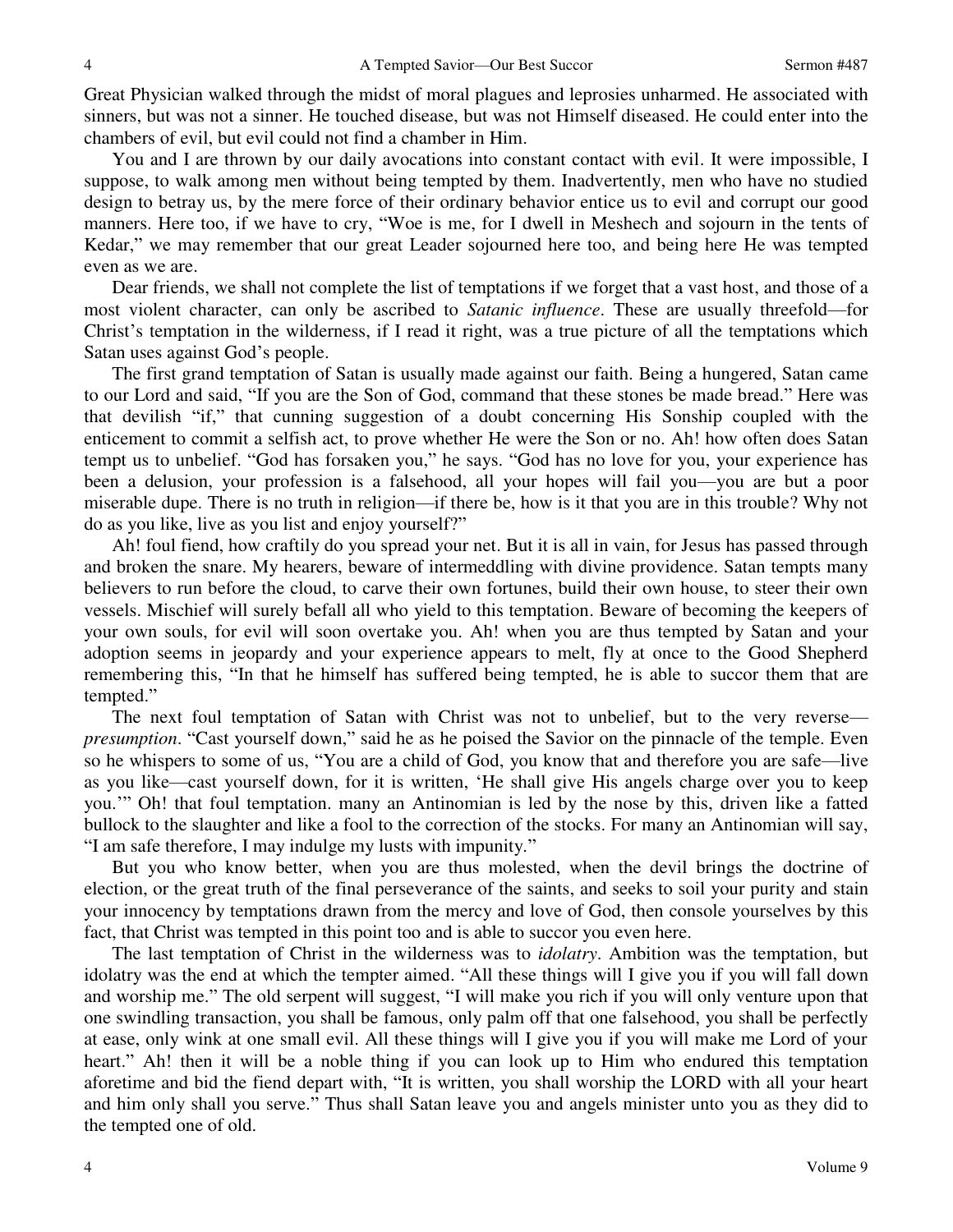5

Still further, to enlarge on this point, let me observe that we are tempted not only from all quarters, but *in all positions*. No man is too lowly for the shafts of hell, no person too elevated for the arrows of evil. Poverty has its dangers, "Lest I be poor and steal"—Christ knew these. Contempt has its aggravated temptations—to be despised often makes men bitter of spirit, exasperates them into savage selfishness, and wolfish cruelty of revenge. Our great prophet knew experientially the temptations of contempt. It is no small trial to be filled with pain, when all the strings of our manhood are strained and twisted. It is little wonder if they make a discord. Christ endured the greatest amount of physical pain, especially upon the cross. And on the cross, where all the rivers of human agony met in one deep lake within His heart, He bore all that it was possible for the human frame to bear. Here, then, without limit He learned the ills of pain.

Turn the picture—Christ knew the temptations of riches. You will say, "How?" He had the opportunities to be rich. Mary and Martha, and Lazarus would have been too glad to give Him their substance. The honorable women who ministered to Him would have begrudged Him nothing. There were many opportunities when He might have made Himself a king. He might have become famous and great like other teachers, and so have earned honors and wealth, but as He knew, so also He overcame, the temptations of wealth.

The temptations of ease—and these are not small—Christ readily escaped. There would always have been a comfortable home for Him at Bethany. There were many disciples who would have thought themselves but too honored to have found for Him the softest couch on which head ever rested, but He who came not to enjoy, but to endure, He spurned all, but not without knowing the temptation.

He learned too, the trials of honor, of popularity and of applause. "Hosanna, hosanna, hosanna," said the multitudes in the streets of Jerusalem, when palm branches were strewed in the way and He rode in triumph over the garments of His disciples. Knowing all this, He was still meek and lowly, and in Him was no sin. We cannot either be cast down or lifted up, we cannot be put into the most strange and singular positions without still being able to remember that Christ has made a pilgrimage over the least trodden of our paths and is therefore, able to succor them that are tempted.

**3.** Further, let me remark *that every age has its temptations*. The young, while yet children, if believers, will discover that there are peculiar snares for the little ones. Christ knew these. It was no small temptation to a youth, a lad of some twelve years of age, to be found sitting in the midst of the doctors, hearing them and answering their questions. It would have turned the heads of most boys and yet Jesus went down to Nazareth and was subject to His parents. It is small peril to grow in knowledge and in favor with God and man, if it were not for the word "God" put in it, to grow in favor constantly with men would be too much of a temptation for most youths.

It is good for a man that he bear the yoke in his youth, for youth, when honored and esteemed, is too apt to lift its head and grow conceited, vain, and froward. When a young man knows that by-and-by he shall become something great, it is not easy to keep him balanced. Suppose that he is born to an estate and knows that, when he comes of full age he will be lord and master, and will be courted by everybody—why, he is apt to be very wayward and self-willed. Now, there were prophecies that went before concerning Mary's son—which marked Him out as King of the Jews and a Mighty One in Israel. But I find not that the holy child Jesus was ever decoyed by His coming greatness into any actions inconsistent with the duty of a child. So young believers, you who are like Samuels and Timothys, you can look to Christ and know that He can succour you.

In His full manhood, it is unnecessary for me to repeat the various afflictions which beat upon our Lord. You who today bear the burden and heat of the day will find an example here. Nor need old age look elsewhere, for we may view our Redeemer with admiration as He goes up to Jerusalem to die. His last moments are manifestly near at hand, He knows the temptations of an expected dissolution. He sees death more clearly than any of you, even though your temples are covered with hoar hairs. And yet whether in life or in death, on Tabor's summit or on the banks of the river of death, He is still the same. Tempted ever, but never sinning. Tried always, but never found wanting.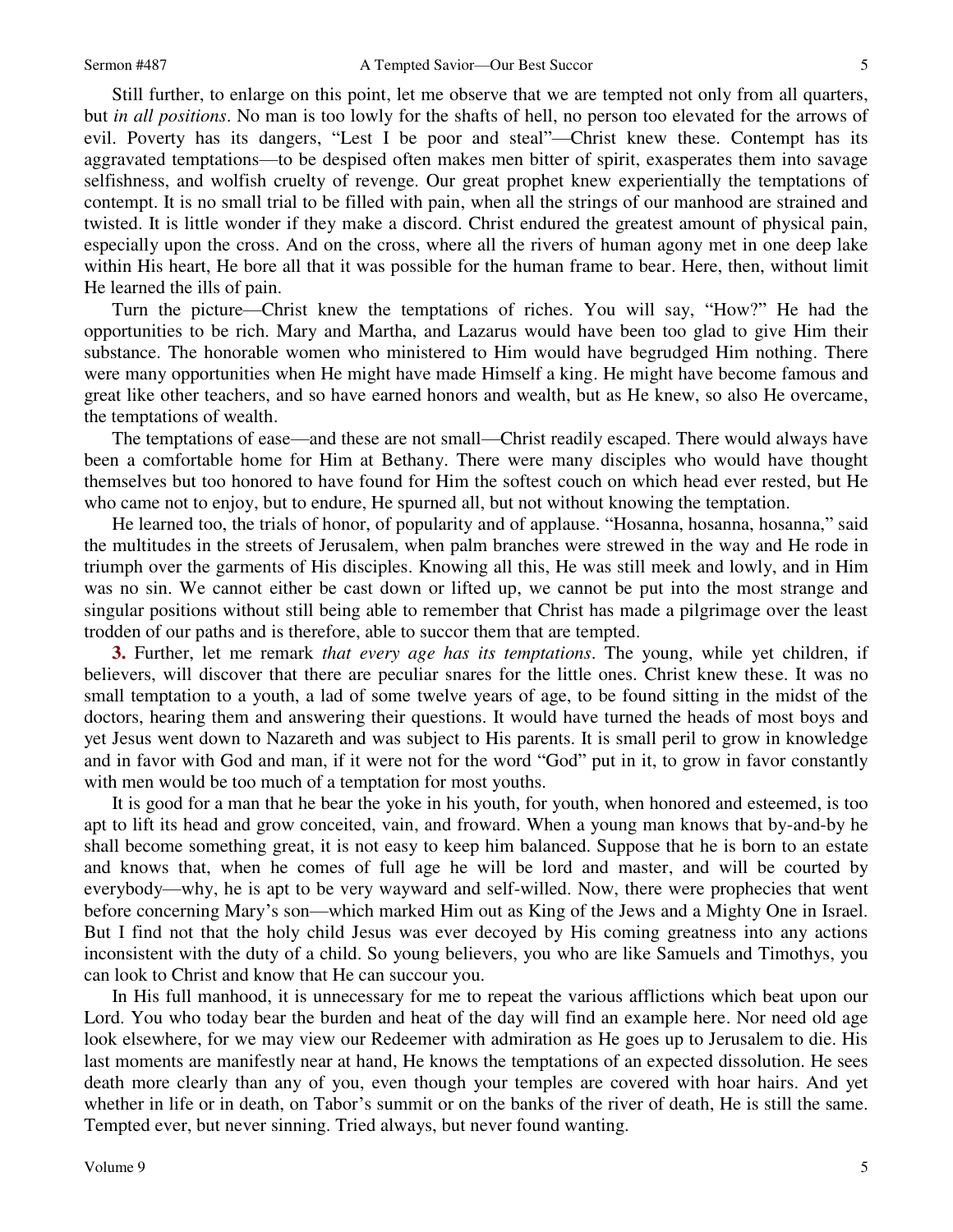O Lord! You are able thus to succor them that are tempted. Help You us! I need not say more. If I have not mentioned the particular trial of every one here today, yet I think it may be included in some one of the general descriptions. Whatever it may happen to be, it cannot be so out of the catalog as not to come in somewhere or other in the temptations of our Lord and Savior Jesus Christ. I, therefore, now turn to the second part of the discourse upon which I shall speak with brevity.

**II.** Our second point is THAT AS THE TEMPTED OFTEN SUFFERED, CHRIST ALSO SUFFERED.

Notice, the text does not run, "In that he himself also has been tempted, he is able to succor them that are tempted." It is better than that, "In that he himself *has suffered*, being tempted, he is able to succor them that are tempted." Temptation, even when overcome, brings with it to the true child of God a great degree of suffering. The suffering consists in two or three things. It lies, mainly, *in the shock which sin gives to the sensitive, regenerate nature*. A man who is clothed in armor may walk in a wilderness through the midst of tearing thorns and brambles without being hurt, but let the man be stripped of his garments and then let him attempt the same journey, and how sadly will he be rent and torn.

Sin, to the man who is used to it, is not suffering. If he is tempted, it is no pain to him, in fact, frequently, temptation yields pleasure to the sinner. To look at the bait is sweet to the fish, which means to swallow it by-and-by. But to the child of God, who is new-made and quickened, the very thought of sin makes him shudder. He cannot look at it without abhorrence and detestation, and without being alarmed to think that he is likely ever to fall into so abominable a crime.

Now, dear friends, in this case, Christ indeed has fellowship and far outruns us. His detestation of sin must have been much more deep than ours. A word of blasphemy, a thought of sin, must have cut Him to the very quick. We cannot get a complete idea of the degree of wretchedness which Jesus must have endured in merely being upon earth among the ungodly. For infinite purity to dwell among sinners must be something as terrible as if you could suppose the best educated, the most pure, the most amiable person condemned to live in a den of burglars, blasphemers, and filthy wretches. Such a man's life must be misery. No whip, no chain would be needed—merely associating with such people would be pain and torment enough. So the Lord Jesus, in merely bearing the neighborhood of sin without any other troubles, would have had to suffer a vast, incalculable amount of woe.

Suffering too, arises to the people of God *from a dread of the temptation when its shadow falls upon us ere it comes*. At times, there is more dread in the prospect of a trial than there is in the trial itself. We feel a thousand temptations in fearing one. Christ knew this. What an awful dread was that which came over Him in the black night of Gethsemane! 'Twas not the cup, 'twas the fear of drinking it. "Let this cup pass from me," just seemed to indicate what the sorrow was. He knew how black, how foul, how fiery were its deeps, and it was the dread of drinking it that bowed Him to the ground till He sweat as it were, great drops of blood falling to the ground. When you have the same overwhelming pressure upon your spirit in the prospect of a trial yet to come, fly to the loving heart of your sympathizing Lord, for He has suffered all this, having been Himself tempted.

The suffering of temptation also lies often *in the source of it*. Have you not often felt that you would not mind the temptation if it had not come from where it did? "Oh!" you say, "to think that my own friend, my dearly beloved friend, should test me!" You are a child and you have said, "I think I could bear anything but my father's frown or my mother's sneer." You are a husband and you say, "My thorn in the flesh is too sharp, for it is an ungodly wife." Or you are a wife, which is more frequently the case, and you think there is no temptation like yours, because it is your husband who assaults your religion and who speaks evil of your good. It makes all the difference where the temptation comes from.

If some scoundrel mocks us, we think it honor, but when it is an honored companion, we feel his taunt. A friend can cut under our armor and stab us the more dangerously. Ah! but the Man of Sorrows knew all this, since it was one of the chosen twelve who betrayed Him. And besides, "It pleased the Father to bruise him, he has put him to grief." To find God to be in arms against us is a huge affliction.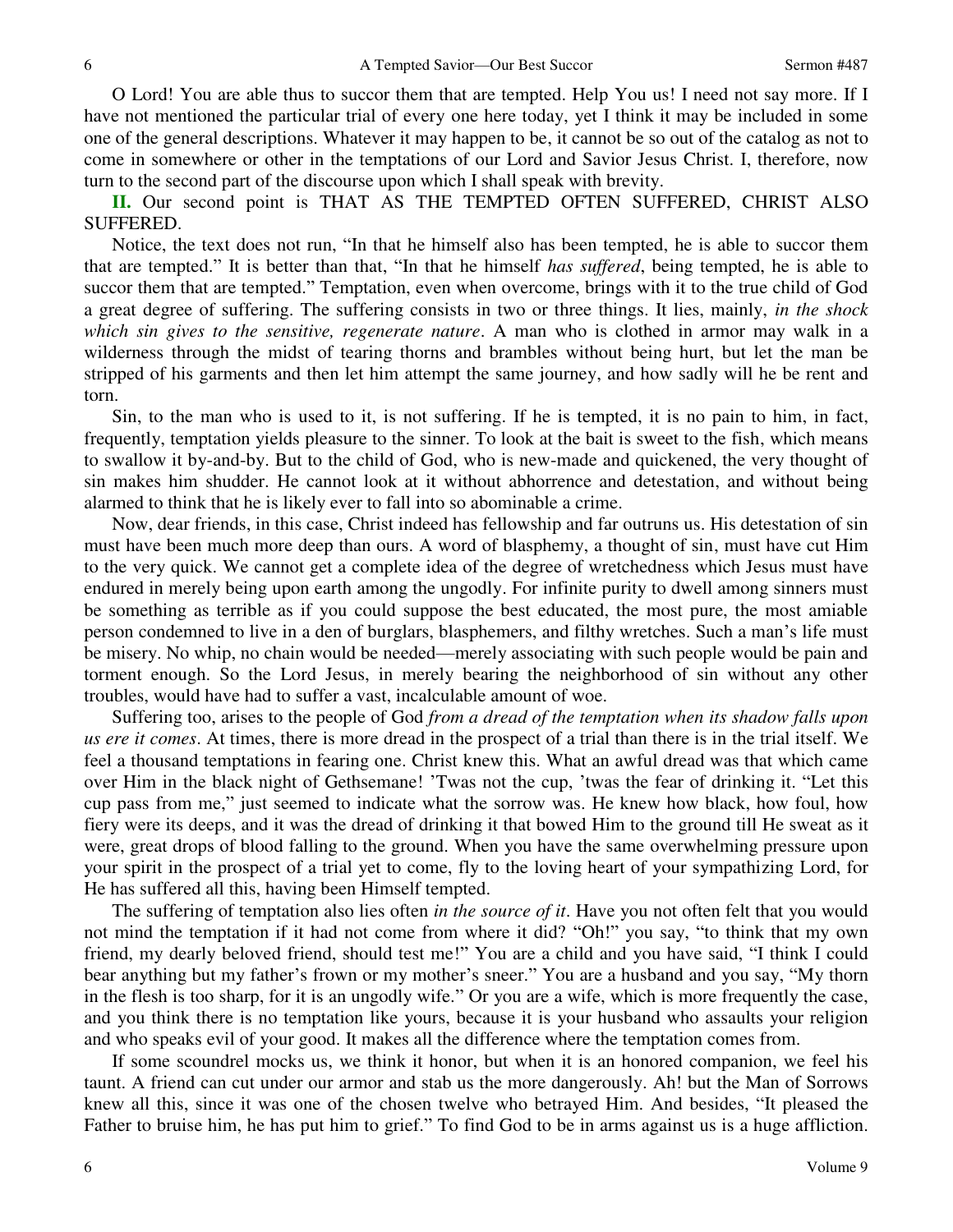I have no doubt too, that a portion of the sorrow and suffering of temptation may also lie in the fact *that God's name and honor are often involved in our temptation*. It happens to some of us who are more publicly placed than others to be reviled, and when the reviling is merely against our own personal character, against our modes of speech or habit, we not only receive it gratefully, but thankfully, blessing God that He has counted us worthy to suffer for His Name's sake.

But sometimes the attack is very plainly not against us, but against God, and there will be things said of which we should say with the Psalmist David, "Horror has taken hold upon me, because of the wicked who keep not your law." When direct blasphemies are uttered against the person of Christ or against the doctrine of His holy Gospel, we have been "very heavy," because we have thought, "If I have opened this dog's mouth against myself, it matters not, but if I have made him roar against God, then how should I answer and what should I speak?"

This has often been the bitterness of it, "If I fall, God's cause is stained, if I slip through the vehemence of this assault, then one of the gates of the church will be carried by storm. Mischief comes not to me alone, but to many of the Israel of God." David says, of grieving the saints, "When I thought to know this, it was too painful for me." David's Lord had to suffer this, for He says, "The reproaches of them who reproached you fell on me." He was made the target for those errors which were really shot at God and so He had to feel first this bitterness of sympathy with His ill-used God.

I cannot, of course, particularize this morning so as to hit upon the precise sorrow which you, beloved brother in Christ, are enduring as the result of temptation, but whatever phase your sorrow may have assumed, this should always be your comfort, that He has suffered in temptation, that He has not merely known the temptation as you sometimes have known it, when it rattled on your harness and fell harmless to the ground, but it has rankled in His flesh. It has not made Him sin, but it has made Him smart. It has not made Him err, but it has caused Him to mourn. Oh! child of God, I know not a deeper well of purer consolation than this, "He himself has suffered being tempted."

**III.** Now, for the third and last point. THEY WHO ARE TEMPTED HAVE GREAT NEED OF SUCCOR, AND CHRIST IS ABLE, HAVING HIMSELF BEEN TEMPTED, TO SUCCOR THEM WHO ARE TEMPTED.

Of course, this is true of Christ as God. Apart from any temptation He has ever endured, He would be able to succor the tempted. But we are now speaking in our text of Christ as a High Priest, in which we are to regard Him in His complex Character as God-man, for Christ is not only God, but man and not only man, but God. The *Christos—*the Anointed One, the High Priest of our profession—is, in His complex character, able to succor them that are tempted. How? Why, first, *the very fact that He was tempted has some succor in it to us*. If we had to walk through the darkness alone we should know the very extremity of misery, but having a companion, we have comfort—having such a companion, we have joy.

It is all black about me and the path is miry and I sink in it, and can find no standing. But I plunge onwards, desperately set on reaching my journey's end. It frets me that I am alone, but I hear a voice (I can see nothing), but I hear a voice which says, "Yea, though I pass through the valley of the shadow of death, I will fear no evil." I cry out, "Who goes there?" and an answer comes back to me, "I, the faithful and true witness, the Alpha and the Omega, the sufferer who was despised and rejected of men, I lead the way." And at once I feel that it is light about me and there is a rock beneath my feet, for if Christ my Lord has been here, then the way must be safe and must conduct to the desired end. The very fact that He has suffered, then, consoles His people.

But further, the fact *that He has suffered without being destroyed is inestimably comforting to us*. If you could see a block of ore just ready to be put into the furnace, if that block of ore could look into the flames and could mark the blast as it blows the coals to a vehement heat, if it could speak, it would say, "Ah! woe is me that ever I should be put into such a blazing furnace as that. I shall be burnt up. I shall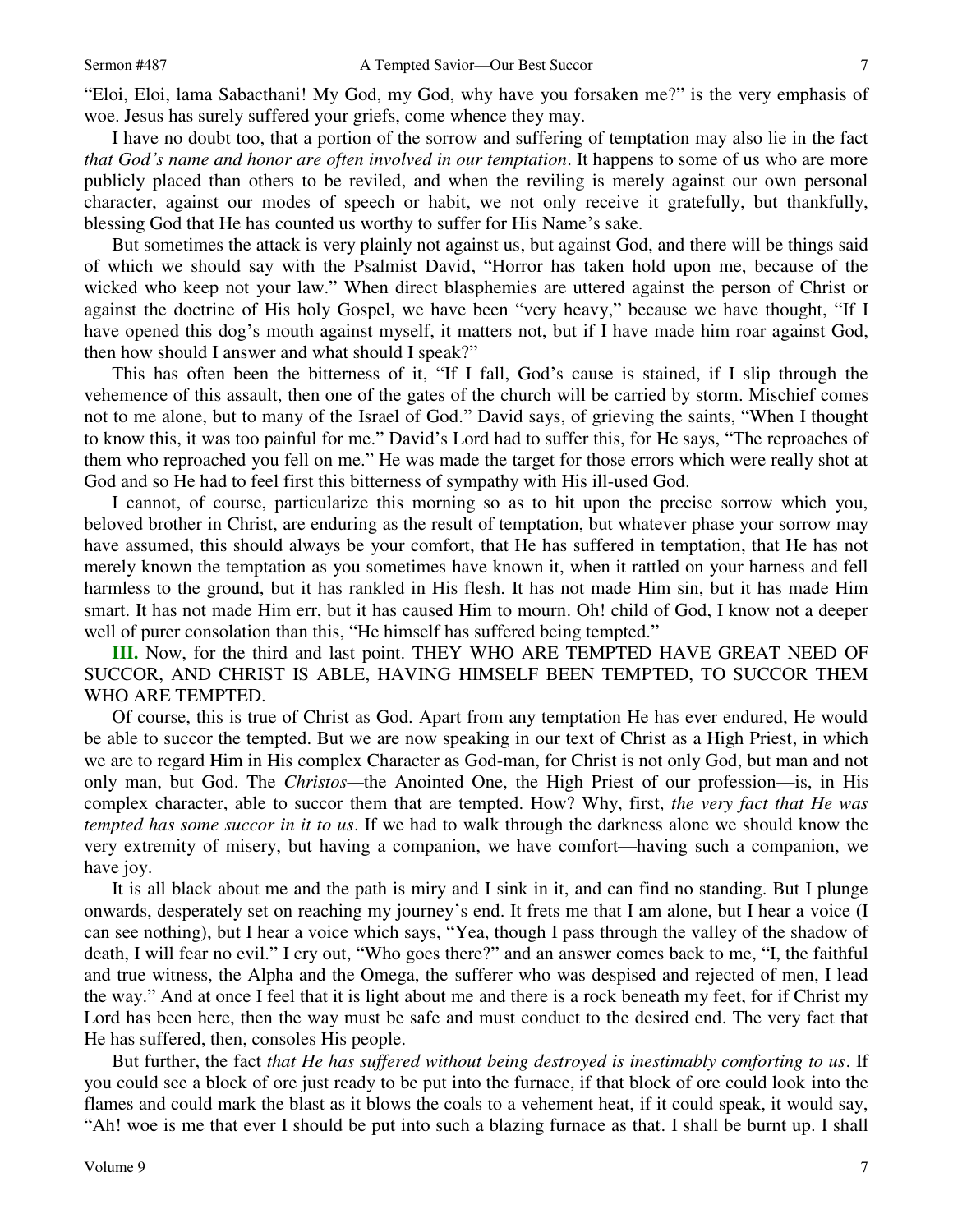be melted with the slag. I shall be utterly consumed!" But suppose another lump, all bright and glistening, could lie by its side and say, "No, no, you are just like I was, but I went through the fire and I lost nothing thereby. See how bright I am, how I have survived all the flames." Why then that piece of ore would rather anticipate than dread the season when it too should be exposed to the purifying heat, and come out all bright and lustrous like its companion.

I see You, I see You, Son of Mary, bone of our bone, flesh of our flesh. You have felt the flames, but You are not destroyed, not smell of fire has passed upon You. Your heel has been bruised, but You have broken the serpent's head. There is no scar, nor spot, nor injury in You. You have survived the conflict and I, bearing Your name, purchased with Your blood, and dear to God as You are dear to Him, I shall survive it too. Therefore will I tread the coals with confidence and bear the heat with patience. Christ's conquest gives me comfort, for I shall conquer too.

And you will please to remember too, that Christ in going through the suffering of temptation was not simply no loser *but He was a great gainer*, for it is written, it pleased God "to make the captain of their salvation perfect through sufferings." It was through His suffering that He obtained the mediatorial glory which now crowns His head. Had He never carried the cross, He had never worn that crown, that transcendently bright and glorious crown which now He wears as King in Zion and as Leader of His people whom He has redeemed by blood. God over all blessed forever He would have been, but as Godman-mediator, He could never have been extolled unless He had been obedient even unto death, so that He was a gainer by His suffering.

And glory be to His name, we get comfort from this too, for we also shall be gainers by our temptations. We shall come up out of Egypt enriched. As it is written, "He brought them forth also with silver and gold," so shall we come forth out of trial with better than these treasures. "Blessed is the man that endures temptation, for when he is tried, he shall obtain a crown of life which fades not away." The deeper their sorrows the louder their song, the more terrible their toil the sweeter their rest, the more bitter the wormwood the more delightful the wine of consolation. They shall have glory for their share, they shall have honor for their contempt, they shall have songs for their sufferings, and thrones for their tribulations.

But more, in that Christ has suffered being tempted, he is able to succor us who are tempted *by sending His grace to help us*. He was always able to send grace, but now as God and man he is able to send just the right grace at the right time and in the right place. You know a doctor may have all the drugs that can be gathered, but an abundance of medicine does not make him a qualified practitioner. If however he has been ill himself and seen the case, then he knows just at what crisis of the disease suchand-such a medicine is wanted. The stores are good, but the wisdom to use the stores—this is even more precious.

Now, it pleased the Father that in Christ should all fullness dwell, but where should the Son of man earn His diploma and gain the skill with which to use the fullness aright? Beloved, He won it by experience. He knows what sore temptations mean, for He has felt the same. You know, if we had comforting grace given to us at one time of our temptation, it would tempt us more than before—even as certain medicines given to the patient at one period of the disease would aggravate the malady, though the same medicine would cure it if administered a little later.

Now, Christ knows how to send His Comfort at the very nick of time, to afford His help exactly when it will not be an excess—to send His joy when we shall not spend it upon our own lusts. And how does He this? Why, He recollects His own experience—He has passed through it all. There appeared an angel unto Him strengthening Him, that angel came just when he was wanted. Jesus knows just when to send His angelic messenger to strengthen you, when to lay on the rod more heavily, and when to stay His hand and say, "I have forgiven you. Go thou in peace."

Once more, dear friends, lest I keep you too long. Having suffered Himself, being tempted, Christ knows how to succor us *by His prayers for us*. There are some people whose prayers are of no use to us because they do not know what to ask for us. Christ is the intercessor for His people. He has prevalence